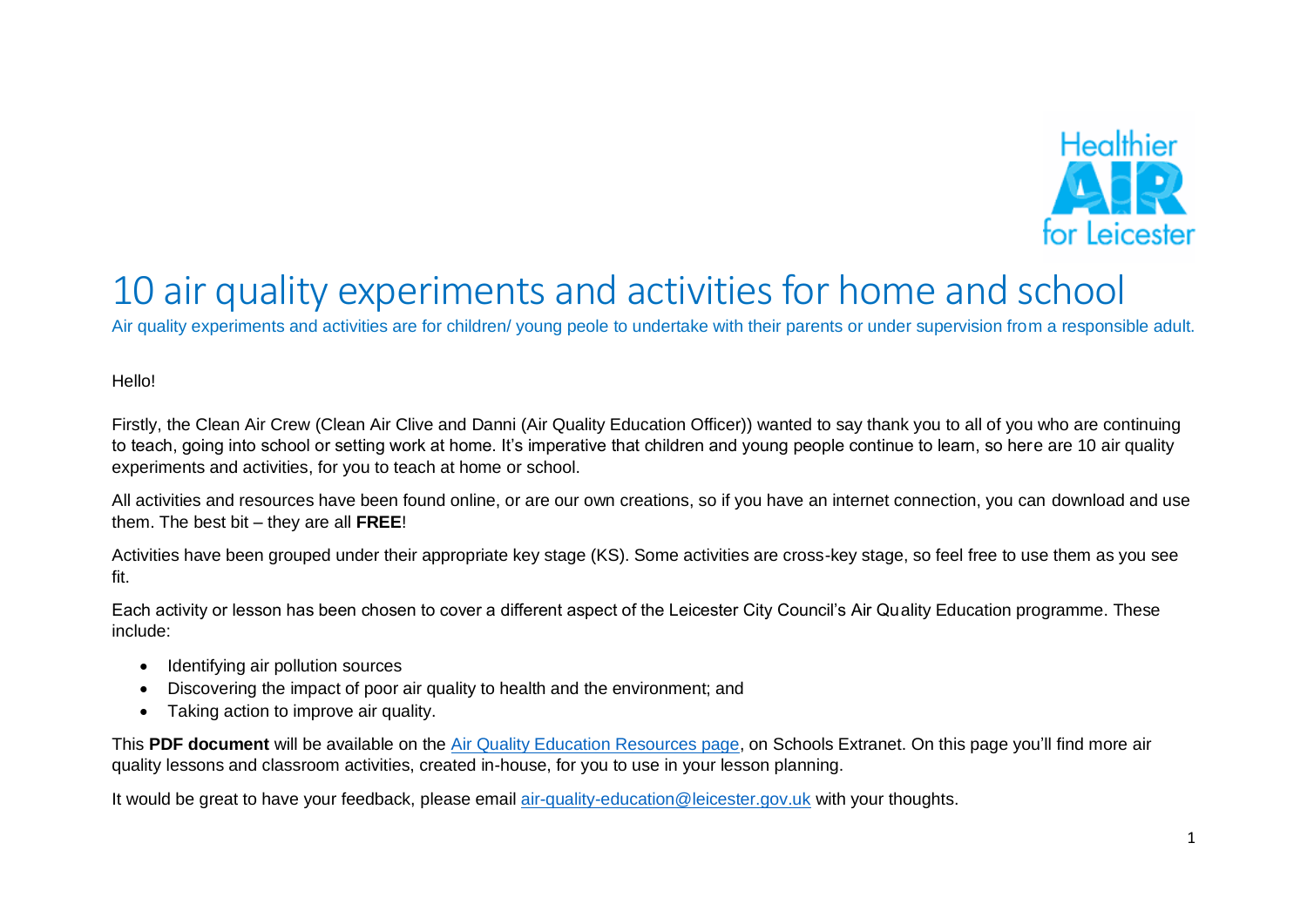## KS1/2

| <b>Activity description</b>                                                                                                                                                                                                                                                                                                                                                                                                                                  | <b>Link</b>                                                                                                                                                                                                                                                          | What will you need?                                                                                                                                                                                                                                                                                                                                                     |
|--------------------------------------------------------------------------------------------------------------------------------------------------------------------------------------------------------------------------------------------------------------------------------------------------------------------------------------------------------------------------------------------------------------------------------------------------------------|----------------------------------------------------------------------------------------------------------------------------------------------------------------------------------------------------------------------------------------------------------------------|-------------------------------------------------------------------------------------------------------------------------------------------------------------------------------------------------------------------------------------------------------------------------------------------------------------------------------------------------------------------------|
| What's up there besides air?<br>Make a DIY pollution catcher<br>An experiment to make a Tetra Pak carton<br>air pollution catcher. An opportunity to take<br>a closer look at what is floating around in<br>the air. You could make one to set up now<br>(while the roads are quieter) and one for<br>another time (when the roads are busier),<br>to see if there is a difference.                                                                          | https://www3.epa.gov/airnow/flag/Whats-Up-<br>There-Besides-Air.pdf<br><b>Source: United States Environmental</b><br>Protection Agency, Air Now, Air Quality Flag<br>Programme<br>Free PDF Download                                                                  | Tetra Pak carton for each team /<br>individual child<br>Double-sided tape<br>Permanent marker<br>$\bullet$<br>Directional compass - or estimate using<br>the rise and fall of the sun<br>Magnifying glass (optional)<br>Coloured pencils, felt tips, or crayons<br>$\bullet$                                                                                            |
| <b>Pollution jars</b><br>Introduction to different types of<br>pollution: air, sea, land<br>A useful introduction to pollution and<br>thinking about the differences between<br>polluted and unpolluted environments.<br>Once complete, the jars stand as a useful<br>reminder and can be used as props to<br>assist with other pollution-based<br>environmental activities and assemblies.<br>Please note that close adult<br>supervision is required here. | https://www.plt.org/educator-tips/science-<br>projects-pollution/ (when on website, scroll<br>down to number five)<br>https://www.naturalbeachliving.com/teaching-<br>kids-about-pollution<br><b>Sources: Project Learning Tree and Natural</b><br>beach living blog | Eight jars<br>$\bullet$<br>Water<br><b>Matches</b><br>Plastic wrappers or small pieces of<br>plastic waste<br>Soil<br>$\bullet$<br>Popcorn (represents dirty snow)<br>Unpolluted snow (to make snow dough:<br>baking powder and water)<br>Moss for the earth or grass (this could<br>be a photo)<br>Polluted land: add plastic to soil, moss,<br>small plants, or grass |
| Lung art: What a wheeze!<br>Take a deep breath and make a drawing<br>to represent the human lungs, using ink or<br>paint. This activity is a useful conversation<br>starter, to make the link between the<br>importance of breathing and what is in our<br>air.                                                                                                                                                                                              | https://www.healthyair.org.uk/documents/201<br>3/02/healthy-air-education-pack-2012.pdf/<br>Source: Healthy Air Education Pack,<br>Environmental Protection UK for the Healthy<br>Air campaign, page 10 of pack<br>Free PDF download                                 | Paint / ink<br>$\bullet$<br>One straw<br>Sheets of paper (the bigger the better)                                                                                                                                                                                                                                                                                        |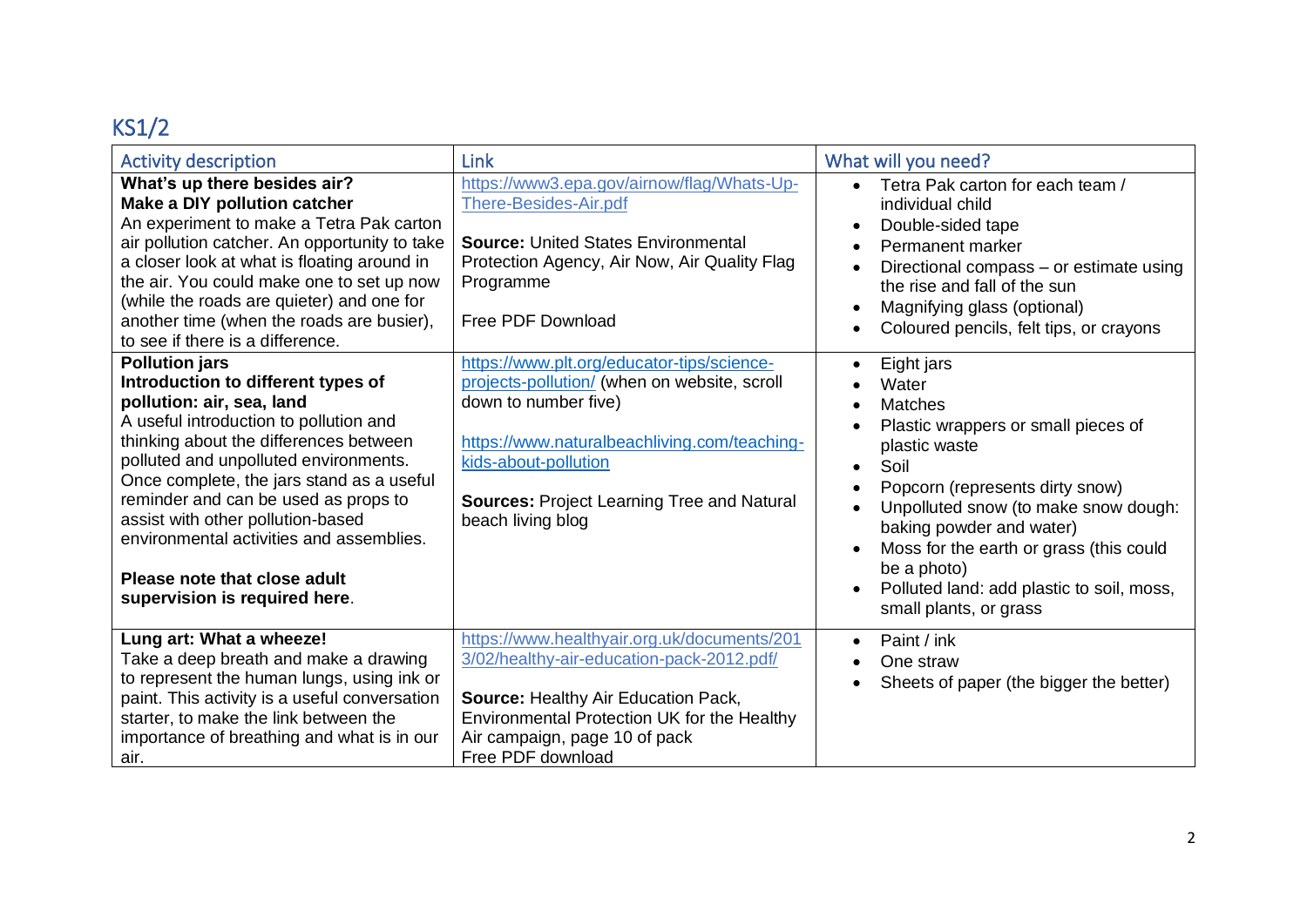#### KS2

| <b>Activity description</b>                                                                                                                                                                                                                                                                                    | <b>Link</b>                                                                                                                                                                                                     | What will you need?                                                                                                                                                                                                                                |
|----------------------------------------------------------------------------------------------------------------------------------------------------------------------------------------------------------------------------------------------------------------------------------------------------------------|-----------------------------------------------------------------------------------------------------------------------------------------------------------------------------------------------------------------|----------------------------------------------------------------------------------------------------------------------------------------------------------------------------------------------------------------------------------------------------|
| Smog in a jar<br>What does smog / polluted air look like?<br>This experiment is a quick and easy way<br>to find out.<br>Please note that close adult<br>supervision is required here.                                                                                                                          | https://www.youtube.com/watch?v=RoAjQA6<br><b>KJSA</b><br>Source: Anna Jackson, Science experiments<br>for kids, YouTube channel                                                                                | <b>Scissors</b><br>$\bullet$<br>Sheet of paper<br>Lighter / matches<br>Jar<br>Foil<br>Ice cubes                                                                                                                                                    |
| Create acid rain in your kitchen<br>Acid rain is caused by air pollution. When<br>clean rain water falls through polluted air,<br>the rainwater becomes polluted. It<br>becomes acidic. This experiment will<br>demonstrate the impact of air pollution on<br>our environment, especially plants and<br>trees. | https://www.kidsecologycorps.org/kid-<br>power/activities/create-acid-rain-in-your-own-<br>kitchen<br><b>Source: Kids Ecology Corps</b>                                                                         | Six short strips of masking tape (labels)<br>$\bullet$<br>Pen or permanent marker<br>Three jars with lids<br>$\bullet$<br>Measuring cups<br>$\bullet$<br>A bottle of vinegar or lemon juice<br>$\bullet$<br>Tap water<br>Three small potted plants |
| Introduction to air quality<br>A quick and easily differentiated workshop<br>that explores what air pollution is, where it<br>comes from and what can be done about<br>it. Limited resources are required, and if<br>you don't have a printer, you could ask<br>children to copy or draw from the screen.      | https://schools.leicester.gov.uk/services/envir<br>onment-health-and-well-being/air-quality-<br>education/air-quality-education-resources/<br><b>Source: Leicester City Council</b><br>Free word / PDF download | Printed resources (download from Air<br>$\bullet$<br>Quality Education web page) - air<br>pollution 'cause labels' and 'cause<br>cards'<br><b>Scissors</b><br>Glue<br>Large sheets of paper<br>Pens / pencils                                      |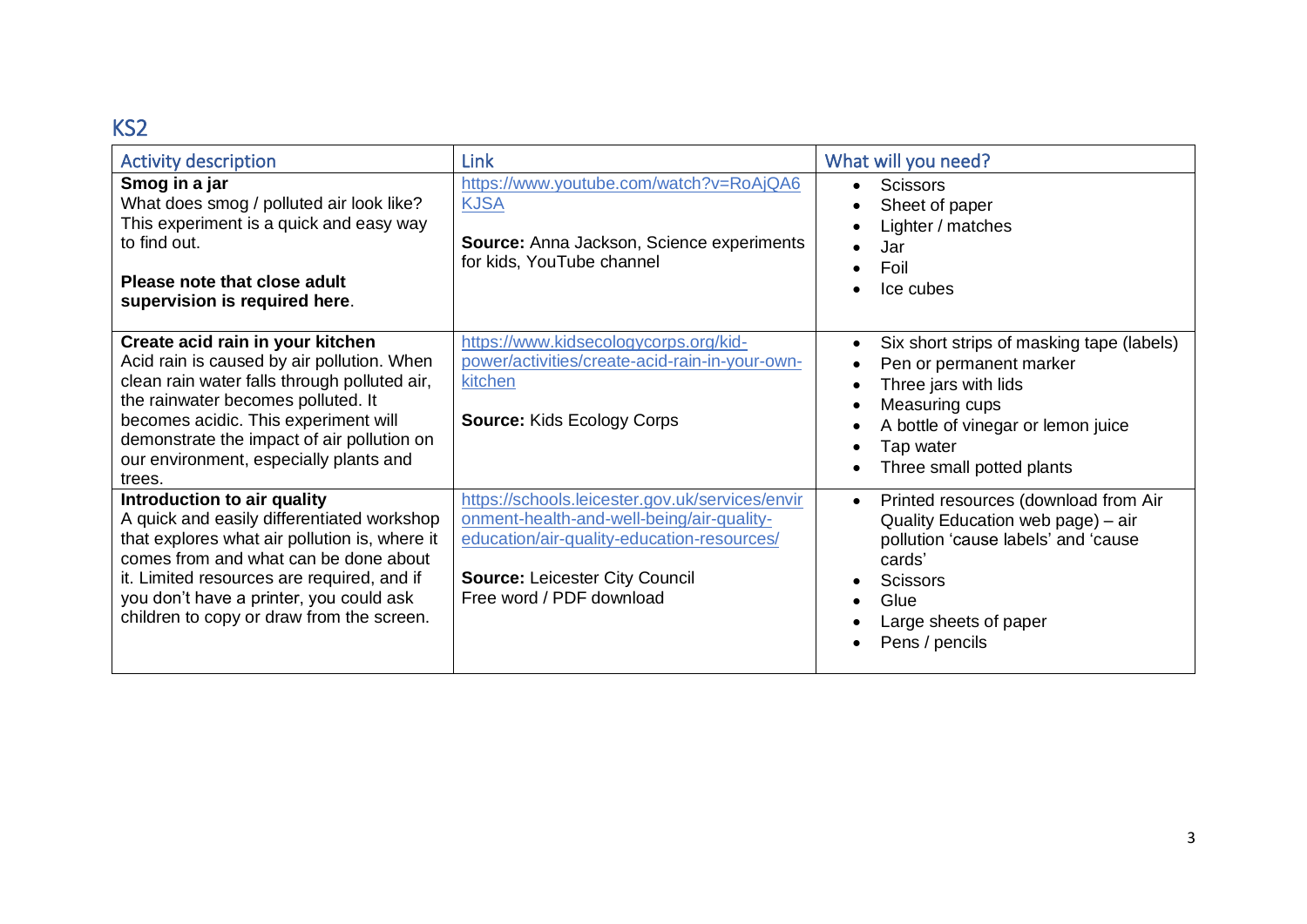### KS2/3

| <b>Activity description</b>                                                                                                                                                                                                                                                                                                                                                                                                                                                                                  | Link                                                                                                                                                                                                                                                                               | What will you need?                                                                                                                                                                                                                                                                                                                                                                  |
|--------------------------------------------------------------------------------------------------------------------------------------------------------------------------------------------------------------------------------------------------------------------------------------------------------------------------------------------------------------------------------------------------------------------------------------------------------------------------------------------------------------|------------------------------------------------------------------------------------------------------------------------------------------------------------------------------------------------------------------------------------------------------------------------------------|--------------------------------------------------------------------------------------------------------------------------------------------------------------------------------------------------------------------------------------------------------------------------------------------------------------------------------------------------------------------------------------|
| Air pollution outdoor simulation activities<br>Practical activities that explore how air pollution<br>can effect lung capacity.<br>Simulation 1 (outdoor):<br>This activity involves pupils in a physical<br>simulation of particulates impacting our lungs<br>when we breathe in polluted air.<br>Simulation 2 (indoor):<br>Experience what it feels like to try and breathe<br>with reduced lung capacity.                                                                                                 | https://cdn.friendsoftheearth.uk/sit<br>es/default/files/downloads/Clean<br>%20Air%20Schools%20Pack_we<br>b%20version%202018.pdf<br><b>Source: Friends of the Earth</b><br>Lesson 2, Simulation 1 (outdoors)<br>page 13 and Simulation 2<br>(indoors) page 14<br>Free PDF download | <b>Outdoor simulation:</b><br>An open space: hall, playground, garden,<br>field<br>Chalk<br>$\bullet$<br>Cones (or anything around the house you<br>can use as markers, such as drinks botles or<br>food tubs)<br>Tape mesaure<br>$\bullet$<br>Some volunteers<br>Different coloured bibs or bands to represent<br>$O2$ and particulates.<br>Indoor simulation: one straw per person |
| Whirling swirling air pollution<br>There are numerous ways that everyday human<br>activities can contribute to air pollution. These<br>activities may not be immediately apparent as a<br>source of pollution. However, the cumulative<br>effect can be profound. This activity attempts to<br>simulate the cumulative effect of various air<br>pollution sources upon the air shed. An air shed is<br>part of the atmosphere that behaves in a coherent<br>way with respect to the dispersion of emissions. | https://www3.epa.gov/airnow/flag/<br><b>Whirling-Swirling-Air-Pollution.pdf</b><br><b>Source: United States</b><br><b>Environmental Protection Agency,</b><br>Air Now, Air Quality Flag<br>Programme<br>Free PDF Download                                                          | Water<br>$\bullet$<br>Clear plastic cups<br>Food colouring (x4 different colours)<br>Props can be used to support this activity. Here are<br>some suggestions:<br>Small plastic car<br><b>Fast food containers</b><br>Shower and hair products<br>Electric hair dryer<br>Perfumes / body spray<br>Bug spray / home cleaning spray                                                    |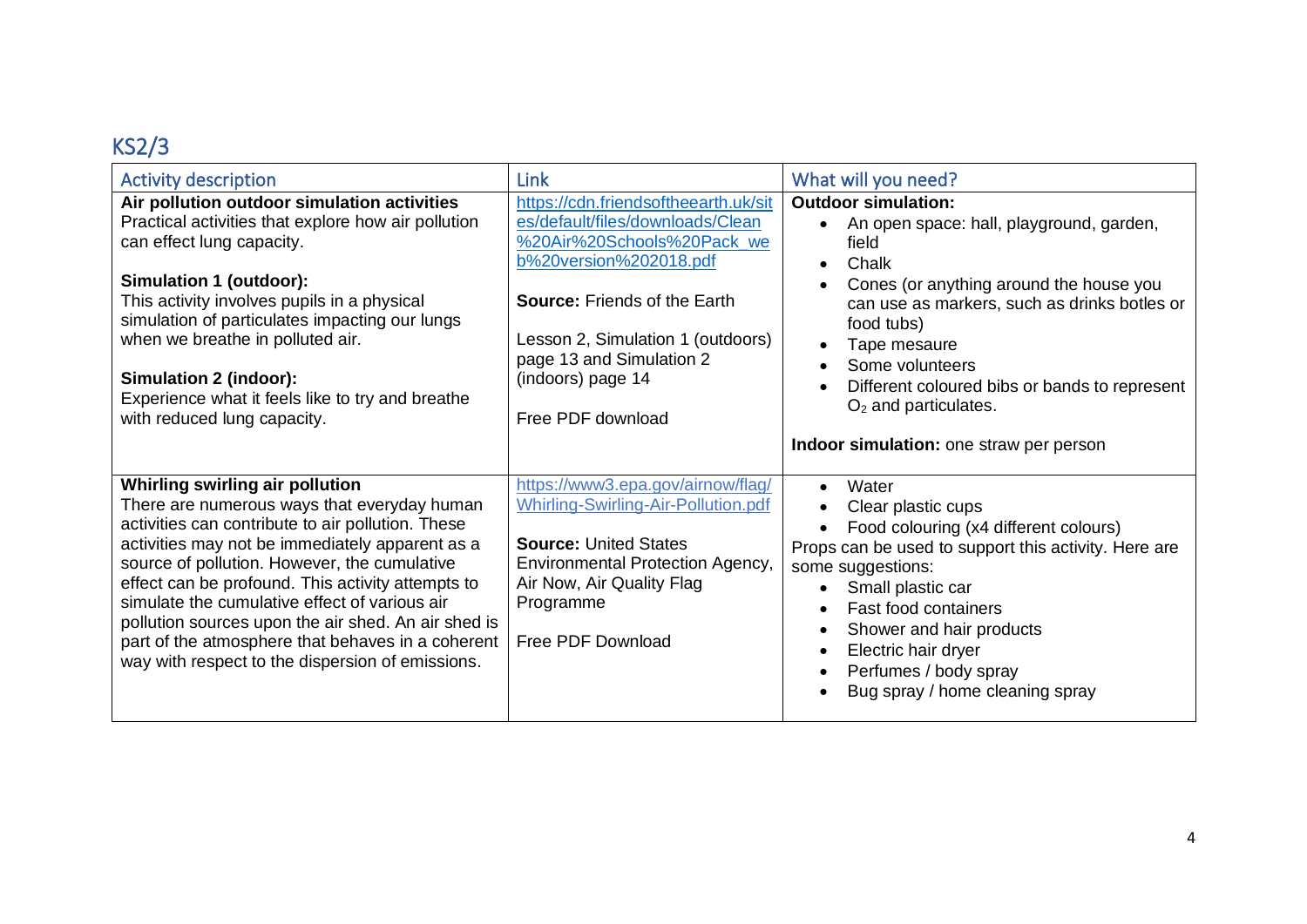### KS3/4

| <b>Activity description</b>                                                                                                                                                                                                                                                              | <b>Link</b>                                                                                                                                                                                                                                          | What will you need?                                                                                                                                                            |
|------------------------------------------------------------------------------------------------------------------------------------------------------------------------------------------------------------------------------------------------------------------------------------------|------------------------------------------------------------------------------------------------------------------------------------------------------------------------------------------------------------------------------------------------------|--------------------------------------------------------------------------------------------------------------------------------------------------------------------------------|
| Air pollutants and their impact: where does<br>air pollution come from?<br>A lesson plan that explores the many air<br>pollutants, their multiple sources and their<br>impact locally, nationally and internationally.                                                                   | https://schools.leicester.gov.uk/ser<br>vices/environment-health-and-well-<br>being/air-quality-education/air-<br>quality-education-resources/<br><b>Source: Leicester City Council,</b><br>Schools Extranet, Air quality<br>education resource pack | Lesson plan for guidance<br>PowerPoint presentation<br><b>Factsheets</b><br>Summary table to complete (complete online<br>or print off)                                        |
| Why buy an electric vehicle?<br>A lesson introducing electric vehicles (focusing<br>on electric cars). Get to grips with the basics of<br>electric cars and their performance ratings,<br>compare statistics of different vehicles and<br>decide which car you would choose to purchase. | https://schools.leicester.gov.uk/ser<br>vices/environment-health-and-well-<br>being/air-quality-education/air-<br>quality-education-resources/<br><b>Source: Leicester City Council,</b><br>Schools Extranet, Air quality<br>education resource pack | Lesson plan for guidance<br>PowerPoint presentation<br>Research table – comparing vehicles, list of<br>ULEV vehicles or printed vehicle brochures<br>and up to date price list |

### Campaign activity – suitable for all key stages

| <b>Activity description</b>                                                                                                                                                                                                                       | <b>Link</b>                                                                                                                      | What will you need?                                                                                        |
|---------------------------------------------------------------------------------------------------------------------------------------------------------------------------------------------------------------------------------------------------|----------------------------------------------------------------------------------------------------------------------------------|------------------------------------------------------------------------------------------------------------|
| Make your own air pollution campaign<br>This activity is a great round-up and will leave<br>you with a legacy for tackling poor air quality in<br>the future.                                                                                     | https://cdn.friendsoftheearth.uk/site<br>s/default/files/downloads/Clean%2<br>0Air%20Schools%20Pack_web%2<br>0version%202018.pdf | Tablet / computer<br>$\bullet$<br>Camera / smart phone (only from a<br>responsible adult)<br>Paper<br>Pens |
| You will identify causes of air pollution in your<br>local area, think through practical steps to<br>improve air quality and create your own unique<br>suite of communication tools to tell the world<br>about air pollution in a persuasive way. | <b>Source: Friends of the Earth,</b><br>Lesson 3, page 17 onwards<br>Free PDF Download                                           | Glue stick<br><b>Scissors</b>                                                                              |